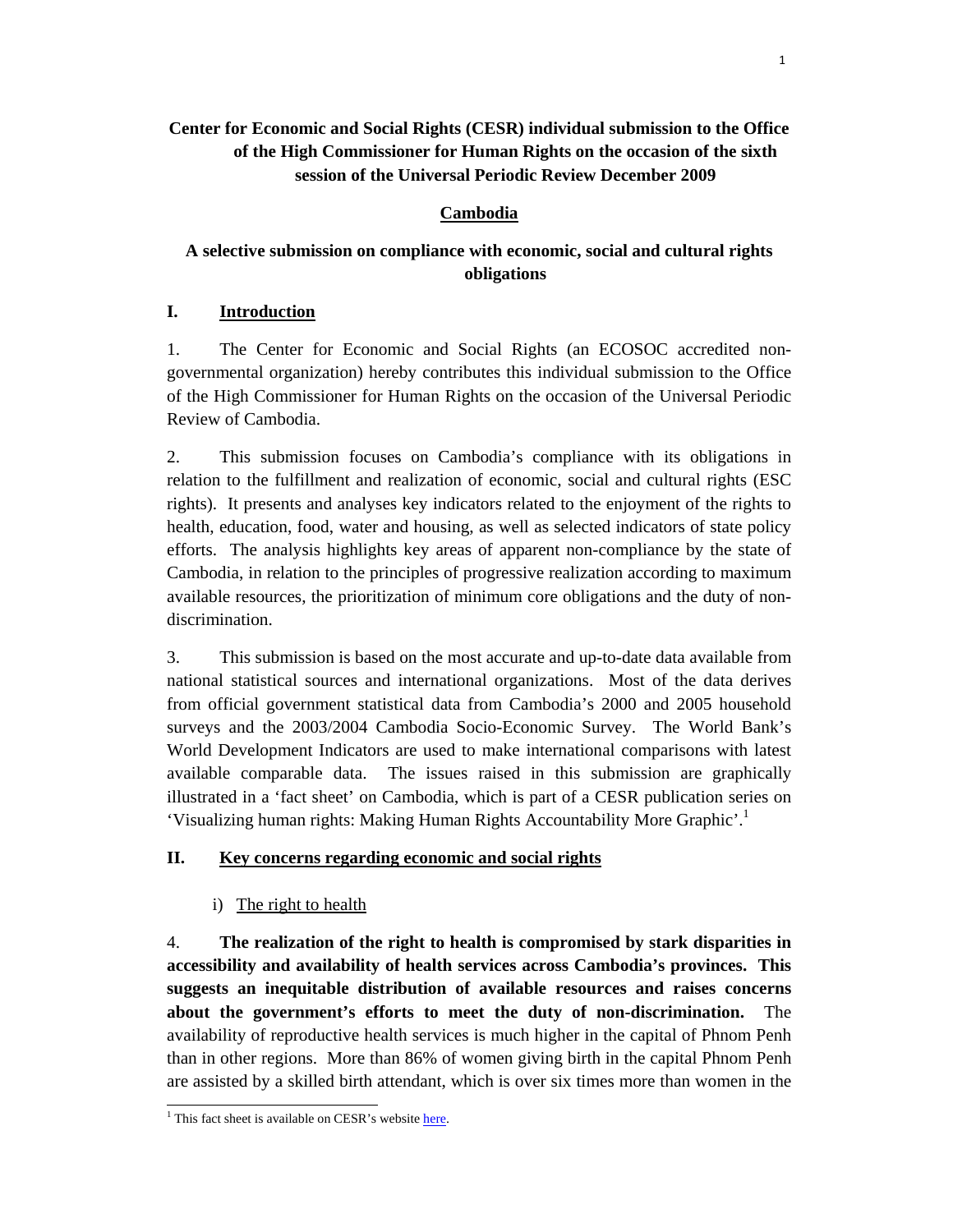regions of Mondol Kiri and Rattanak Kiri (where only 13.7 % of births are attended)<sup>2</sup>. For infant and child health, immunization is essential for protection against prevalent diseases and to combat child mortality, but disparities in vaccination coverage across Cambodia's regions are also evident. Children from the more industrialized province of Kandal are more than twice as likely to be vaccinated as children from the rural province of Pursat. While less than 47% of children in Pursat have vaccination cards, 83% of children in Kandal have vaccination cards<sup>3</sup>.

5. **Despite rising GDP per capita, government expenditure on public health has declined, raising the question whether Cambodia is using the 'maximum available resources' to realize the right to health**. Public expenditure on health fell from 2.5% of GDP in 2003 to  $1.5\%$  in 2005<sup>4</sup>. Cambodians spend more of their private resources on health care than people in other low-income Asian countries. Almost 6% (5.8%) of all health expenditure in Cambodia (as a proportion of GDP) comes from private sources, compared with a much lower average of 2.9% in other low-income Asian countries<sup>5</sup>.

### ii) The right to education

6. **Although Cambodia has increased the rate of students enrolled in primary school, government expenditure per student has fallen, with potentially negative implications for the quality of education.** While enrollment rates increased (from 102% gross enrollment rates to 123.8 % reflecting adult as well as child enrollment<sup>6</sup>), Cambodia's expenditure per student fell between 2001 and 2004 from almost 7% of GDP per capita to 5.6 % in 2004 (latest available data<sup>7</sup>). This decline in expenditure per student raises concerns about possible implications for the quality of education.

7. **Many adults have no education at all, and there are wide rural-urban and gender disparities in access to education.** Nearly 60% of women and 40% of men in the more provinces of Mondol Kiri and Rattanak Kiri have no education, compared to less than 15% of women and 5% of men in urban Phnom Penh. In the province of Svay Rieng, girls are almost three times less likely to attend school than boys<sup>8</sup>. This reflects wide gender and rural-urban disparities in access to education in Cambodia.

8. **Gender disparities in education increase at secondary and tertiary level education**. While the proportion of girls and boys is fairly equal in primary school, this is not true for secondary school and university education where the proportion of girls is much lower. The female to male enrollment ratio in primary school is 93 %, but

 $^2$  World Bank 2008, World Davelopmen <sup>2</sup> World Bank 2008, World Development Indicators, www.worldbank.org  $3 \text{ NMS}$  2005. Cambodia: Standard Demographic and Hoalth Survey, Natio

<sup>&</sup>lt;sup>3</sup> DHS 2005. Cambodia: Standard Demographic and Health Survey. National Institute of Public Health and National Institute of Statistics. www.measuredhs.com

<sup>&</sup>lt;sup>4</sup> World Bank 2008, *op cit*<br><sup>5</sup>World Bank 2008, an ait

World Bank 2008, *op cit* <sup>6</sup>

<sup>&</sup>lt;sup>6</sup>This enrollment is calculated by the number of students enrolled, regardless of age, as a percentage of the population of the official school age, thus allowing for rates of over 100.

<sup>7</sup> World Bank 2008, *op cit* <sup>8</sup>

DHS 2005, *op cit*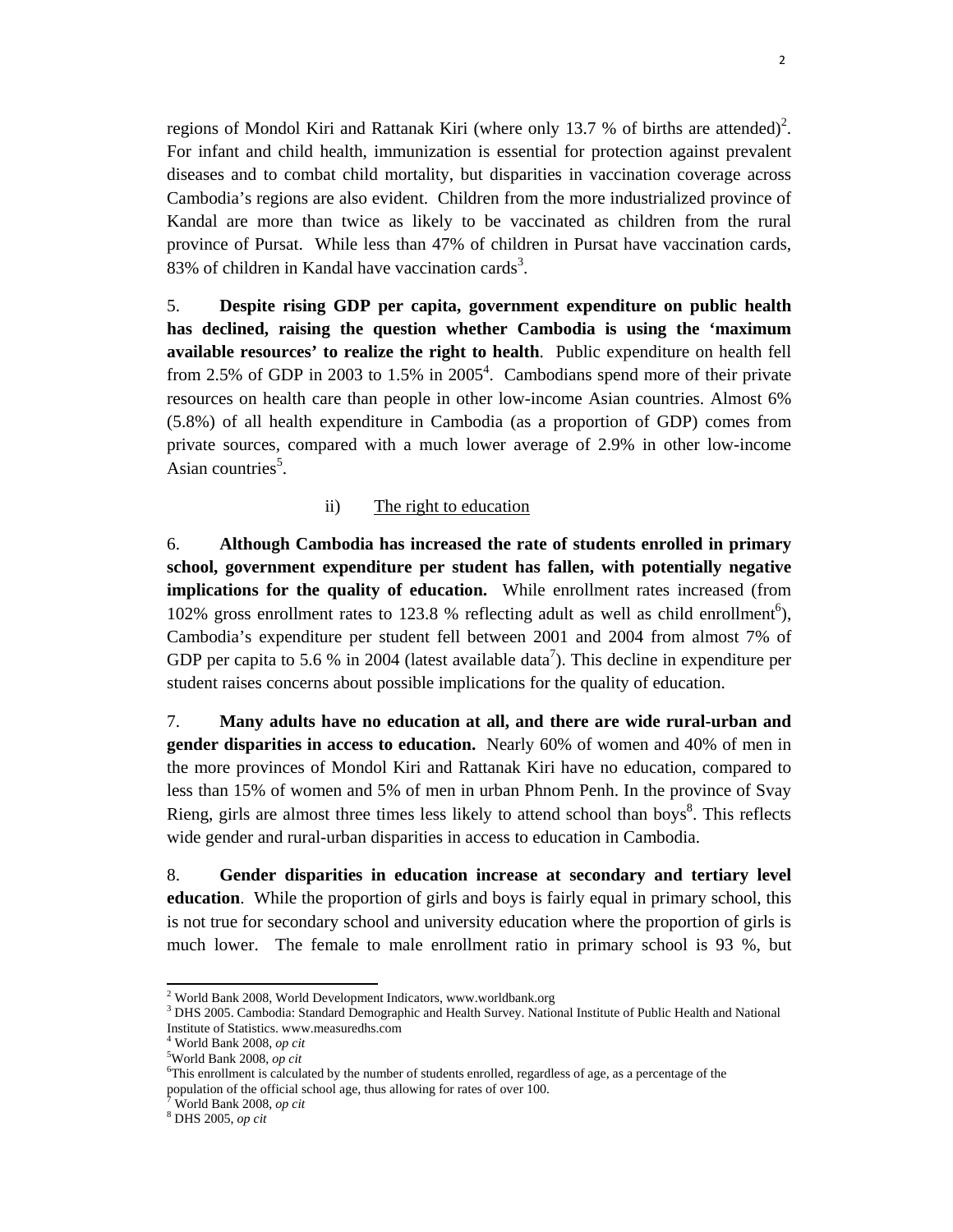declines to 78 % in secondary school, and to 50 % at the tertiary level. Only 33.6 % of female students enroll in secondary school, compared with  $42.6 \%$  of males.<sup>9</sup> This suggests that girls and young women face increasing barriers to access as they attempt to progress through the educational system.

### iii) The right to housing

9. **Almost 80% of Cambodia's urban population lives in slums, in conditions that do not meet the requirements of adequate housing.** Cambodians living in the slums suffer from a lack of legal security of tenure, poor availability of facilities and infrastructure (including water and sanitation) and squalid conditions.<sup>10</sup>

10. **The lack of legal security of tenure leaves the majority of poor Cambodians vulnerable to violations of the right to housing such as forced eviction and land grabbing.** The vast majority of land and housing sales are still not formally documented at the provincial level. Most sales are documented at the village or communal levels (93.4 % of sales in urban Phnom Penh, though only 65-67 % in predominantly rural provinces), while many are still documented informally, particularly in rural provinces. Without formal documentation at the provincial level, land ownership can be disputed by provincial and national officials, leaving Cambodians vulnerable to forced eviction. Failure to promote official procedures suggests the government is not doing enough to ensure security of tenure.<sup>11</sup>

11. **The vast majority of the population lives in rural areas (85%), but less than 20% of the rural population has access to improved sanitation facilities.** <sup>12</sup>This is significantly lower than the average for low-income countries across the world, and is lower than comparable countries in the region. Bangladesh, for example, has a lower income (measured by GDP per capita) yet 32 % of the rural population has access to improved sanitation.<sup>13</sup>

iv) The right to water

12. **The proportion of people with access to safe drinking water in urban areas has been declining, despite rising national wealth, raising concerns about the progressive realization of the right to water.** The proportion of urban residents with access to safe water declined from 60% to 56% over the five years between 2000 and  $2005<sup>14</sup>$ , even though Cambodia's national income (as measured by GDP per capita)

<sup>&</sup>lt;sup>9</sup> World Bank 2008, op cit

<sup>&</sup>lt;sup>10</sup> UN Habitat, *op cit*<br><sup>11</sup> Ballard, Brett M. 2008. "From Informal to Formal Land Markets: Navigating Land Tenure in Cambodia," in CDRI Annual Development Review 2007-2008: Phnom Penh.

www.cdri.org.kh/webdata/download/adr/adr03e0708.pdf $^{12}$  World Bank 2008,  $op\; cit$ 

<sup>&</sup>lt;sup>13</sup> World Bank 2008, *op cit*<br><sup>14</sup> DHS 2000 and 2005, *op cit*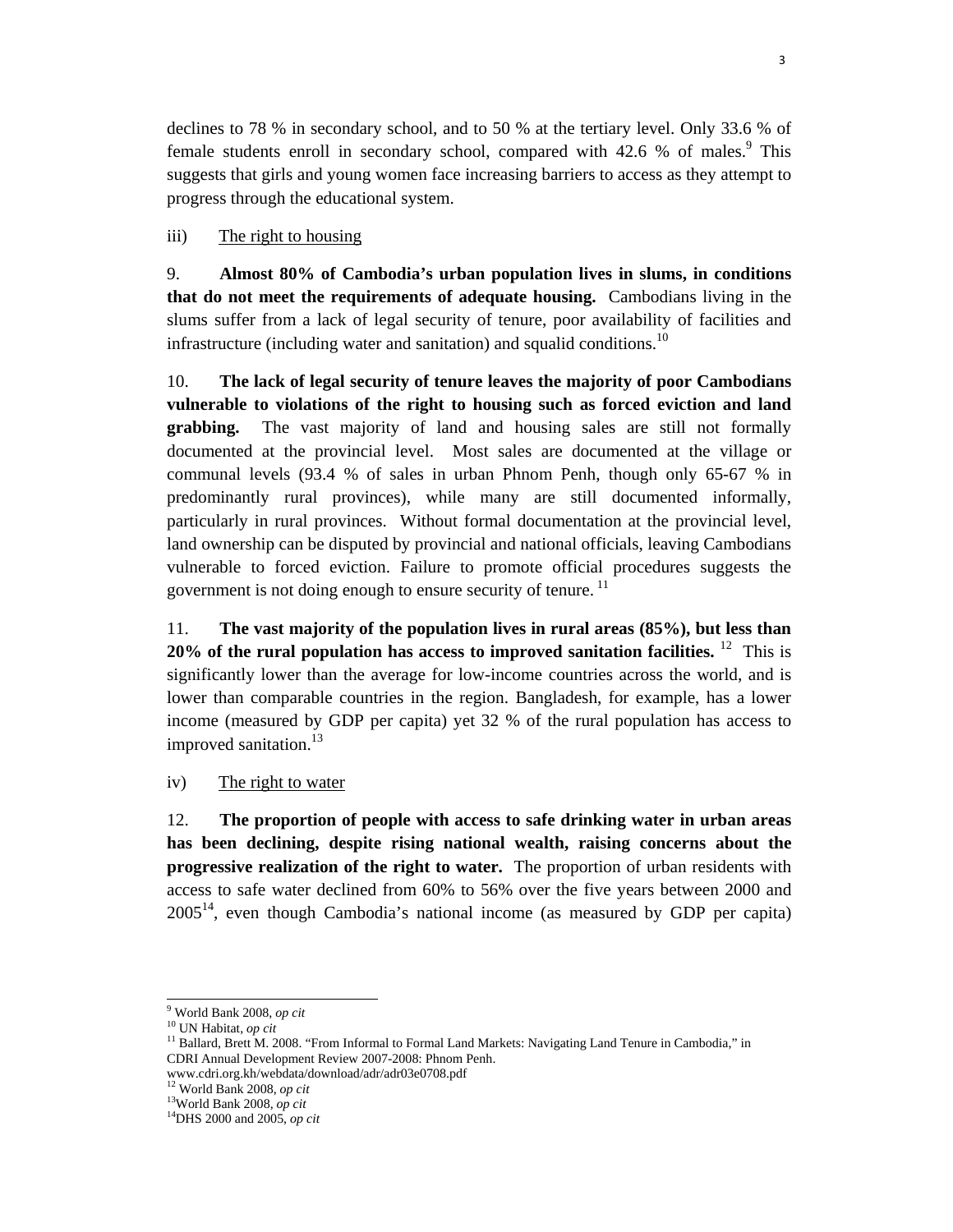increased over the same period.<sup>15</sup> Access to safe water is much lower in urban slums than in other urban areas.

13. **There are also stark disparities in access to safe water across Cambodia's provinces, suggesting an inequitable allocation of resources.** While more than 90% of the residents of Phnom Penh have access of potable drinking water, less than 12% of residents in the more marginalized Pursat province have access<sup>16</sup>. These disparities among provinces raise concerns about Cambodia's efforts to ensure equal enjoyment of the basic human right to water.

### v) The right to food

14. **Cambodia is still not meeting its minimum core obligations to realize the right to food, given that one in five Cambodians lives under the national food poverty line.** The 20% of the population living under the food poverty line are unable to afford the minimum essential calorie requirement of 2,100 calories/day.

15. **High levels of malnutrition and food insecurity are concentrated in rural areas and appear to be linked to highly unequal land ownership.** A greater proportion of children living in rural areas suffer from malnutrition, compared to children living in urban areas. Malnutrition also impacts on child mortality rates and rural children are far more likely to die before they reach the age of five than their urban counterparts (111 under-5 deaths per 1,000 live births compared with  $75.7$ )<sup>17</sup>. While the vast majority of the population lives in rural areas and depends on agriculture, only 1 in 6 Cambodians in the poorest income quintile owns land, reflecting Cambodia's highly unequal land ownership and distribution of resources<sup>18</sup>. Stark rural/urban disparities in rates of malnutrition also suggest that a lower priority is given to ensuring food and nutrition security for rural people.

vi) Progressive Realization in accordance with maximum available resources

16. **Economic growth is not benefiting the poor, but has been accompanied by rising inequality.** Following elections in 1993, Cambodia experienced a rapid decline in poverty, from 47 % to 36% (defined as the poverty headcount ratio at the national poverty line). However, this rapid rate of poverty reduction slowed almost to a halt after the 1998 elections, declining only to 35% by 2004. This stands in marked contrast to the rapid rise in income per capita, which almost doubled over the same decade. This suggests that economic growth has not translated into effective poverty reduction. In fact, economic growth has been accompanied by rising inequality, as measured by the

 15World Bank, 2009.

<sup>&</sup>lt;sup>16</sup> UNDP Cambodia Human Development Report 2007. www.hdr.undp.org/en/reports

<sup>&</sup>lt;sup>17</sup> World Health Organization (WHO) 2008. WHO Statistical Informational System (WHOSIS). www.who.int/whosis

<sup>&</sup>lt;sup>18</sup> Poverty Profile. "A Poverty Profile of Cambodia 2004." Royal Government of Cambodia, Ministry of Planning. www.mop.gov.kh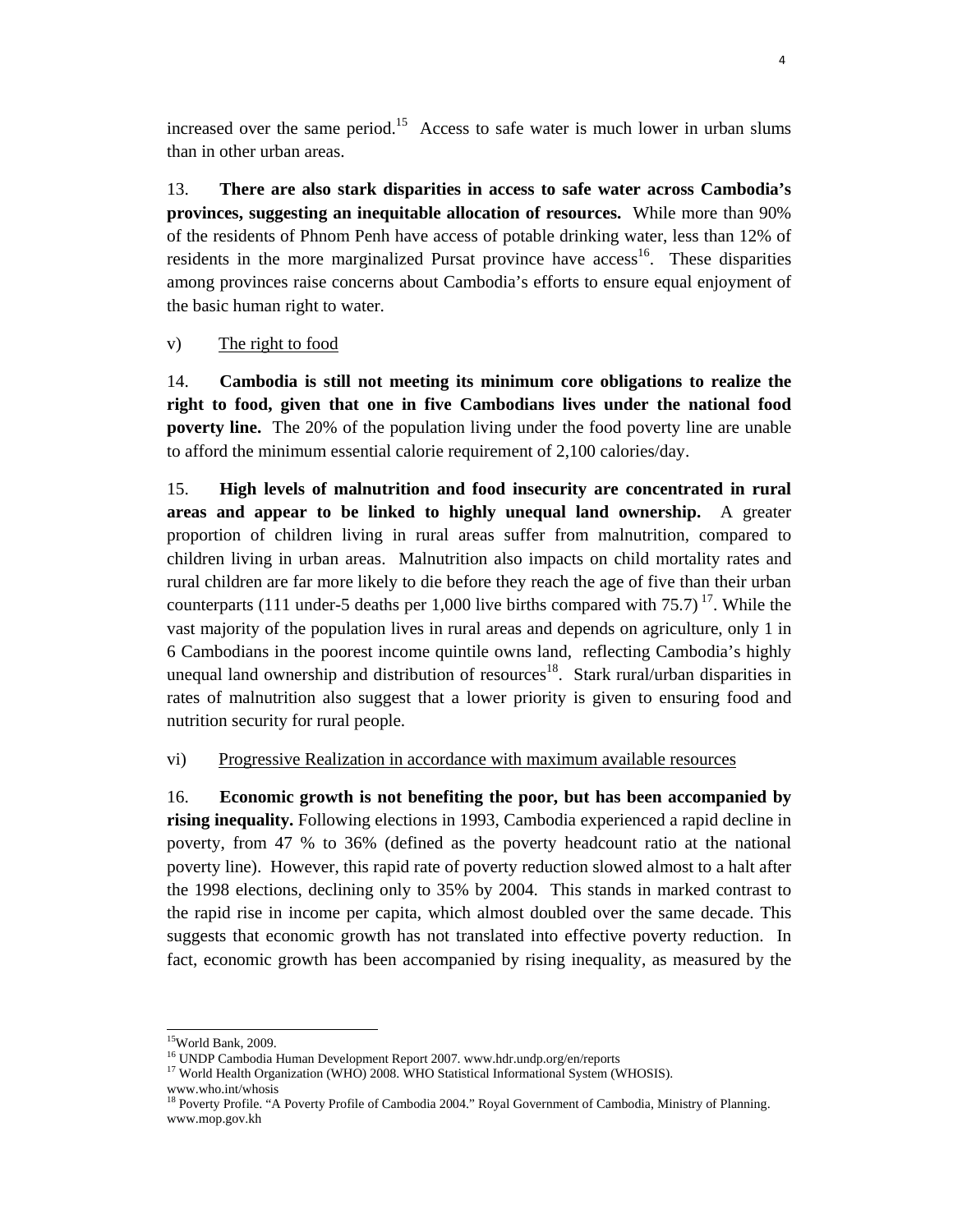GINI Index (which rose from 38.3 in 1994 to 41.2 in 2004)<sup>19</sup> suggesting that the benefits of growth and development are increasingly concentrated in the hands of the wealthy.

17. **Cambodia's public expenditure is the lowest of all low-income countries as a proportion of its GDP, limiting the resources available for provision of social services.** The Cambodian government's public expenditure is only 3.5 % of GDP, the lowest level of all low-income countries<sup>20</sup>, imposing a serious limitation on the resources invested in social spending and the progressive realization of ESC rights.

18. **Low levels of public expenditure are partly due to alleged corruption and low revenue generation, with the poor bearing a disproportionate burden of taxes.** Low expenditure reflects alleged diversion of government resources through corruption<sup>21</sup>. It also reflects low revenue generation resulting from tax evasion, particularly by the wealthy, leaving the poor to contribute disproportionately to government revenue. Less than 14 % of Cambodia's tax revenues come from direct income taxes, the lowest rate of any low-income country for which data is available<sup>22</sup>. Revenue generation has become dependent on indirect taxes such as VAT, putting a disproportionate burden on the poor.

#### **III. Conclusions and Recommendations**

19. The available data analyzed above suggests that Cambodia is **failing to meet its minimum core obligations** in relation to the right to food, the right to water and the right to adequate housing (including security of tenure).<sup>23</sup>. High gender and regional disparities in the realization of economic and social rights, particularly in relation to the rights to health, education and water, also raise questions as to whether the state is taking adequate steps to ensure the equitable distribution of resources and meet its **duty of non-discrimination**.

20. Comparatively low levels of public expenditure also suggests that Cambodia is **failing to meet the duty to use "the maximum of its available resources"** to achieve the progressive realization of economic and social rights, under Article 2 (1) of the International Covenant on Economic, Social and Cultural Rights. The burden of taxes falls disproportionately on the poor due to tax evasion of the wealthy elite, and allegations of corruption suggest a diversion of government expenditure away from the realization of economic and social rights.

21. CESR urges the members of the Human Rights Council participating in this Review session to raise these concerns in their interactive dialogue with representatives of the government of Cambodia and to urge that urgent priority is given to the full realization of economic, social and cultural rights.

<sup>&</sup>lt;sup>19</sup> World Bank 2008, *op cit*<br><sup>20</sup> World Bank 2008, *op cit*<br><sup>21</sup> Global Witness 2009. Country for Sale. www.globalwitness.org<br><sup>22</sup> World Bank 2008, *op cit* 

<sup>&</sup>lt;sup>23</sup> See Committee on Economic, Social and Cultural Rights, General Comment 3: The nature of States parties

obligations, Art 2, par 1 of the Covenant', fifth session, 1990, Para 10 for a definition of minimum core obligations.